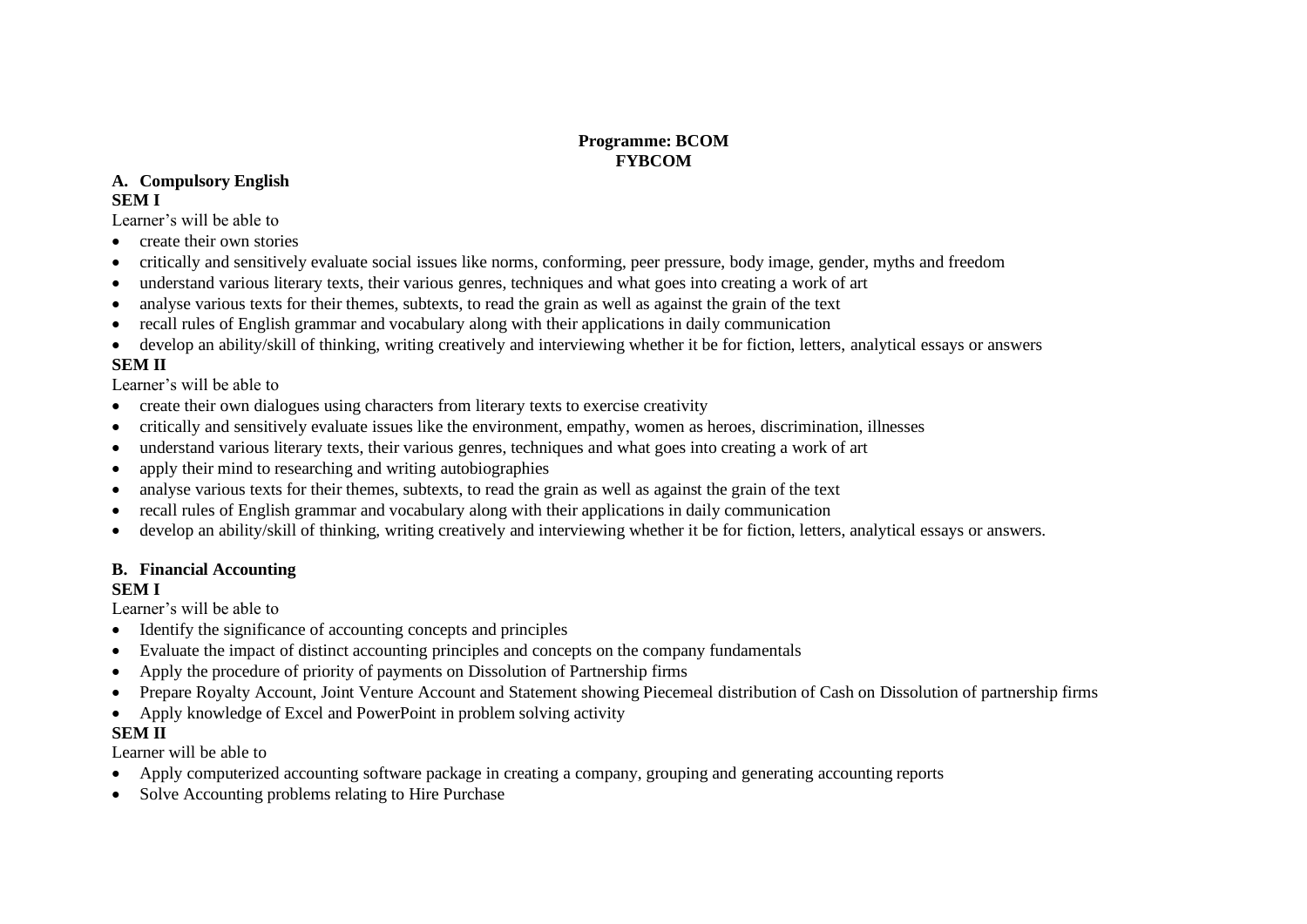- Differentiate between Profit and Not for Profit Organizations
- Prepare Final Accounts of Not for profit Organizations
- Describe the need and significance of Accounting Standards

#### **C. Managerial Economics**

#### **SEM I**

Learner will be able to

- Ability to describe and examine the field of Managerial Economics and relate the same to managerial functions
- Ability to explain and assess the various factors influencing Economic Environment of Business
- Relate, explain and examine the concepts in Demand, Elasticity and Forecasting and infer the implications of the concepts
- Ability to examine and identify the methods of Demand Forecasting and its applications in real-life situations
- Ability to explain and relate to the various theoretical concepts in Production and apply the same to practical situations

#### **SEM II**

Learner will be able to

- Ability to relate and examine the theoretical concept of cost and its application in real-life situations
- Examine, assess and justify the method of pricing policy and infer the implications in real-life situations
- Ability to compare and contrast various market structures and its working with examples
- Ability to explain and demonstrate the working of markets in price and output determination processes
- Ability to examine and assess to the economic policy failures and implications on managerial decision-making

## **D. Business Economics**

#### **SEM I**

Learner will be able to

- consumer's equilibrium, concept of elasticity, production function, etc.
- Develop clarity on microeconomic concepts of significance in business decision-making like demand and supply;
- Apply linkages between the theory and real-life business environment;
- Develop analytical and interpretational skills necessary for business decision-making;
- Develop an awareness and sensitivity to social implications of business decision-making.

### **SEM II**

- Develop an ability to acquire an in-depth theoretical knowledge of Market Structures and Factors of Production [micro concepts];
- Develop clarity on microeconomic concepts of significance in understanding market dynamics;
- Apply linkages between theory of pricing and real-life pricing practices;
- Develop analytical and interpretational skills necessary for business decision-making;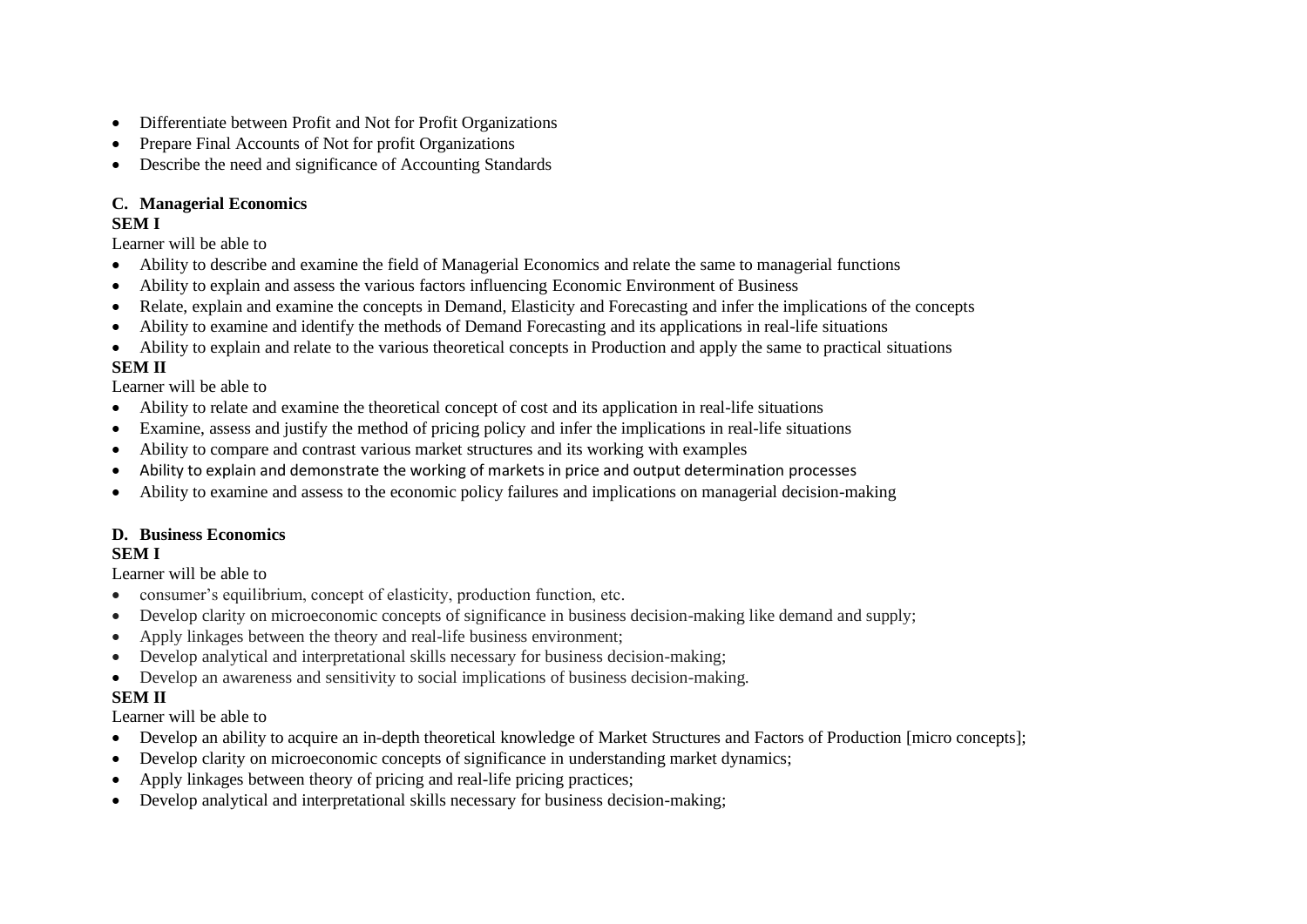• Develop an awareness and sensitivity to social implications of business decision-making.

## **E. Business Mathematics and Statistics**

#### **SEM I**

Learner will be able to

- Ability to relate to basic concepts in Finance and Mathematics like Interest, dividends etc. and Interpret data intelligently through numerical means.
- Ability to see applications of Mathematical concepts like derivatives in Business.
- Enhancing the decision-making capacity pertaining to investments, interests, purchasing, comparisons, time value of money, loans, installment plans etc.
- Implementing elementary statistical methods like condensation and representation of data and for analysis of data.
- Calculating various types of averages and variation.

#### **SEM II**

Learner will be able to

- Ability to relate basic knowledge of Mathematical & Statistical concepts like counting principles to Business.
- Ability to calculate various measures of dispersion like standard deviation, coefficient of variation and relate them to real life situations.
- Ability to carry out inter-disciplinary projects by using Mathematical concepts like Correlation between two variables and regression for prediction.
- Ability to interpret data related to attributes intelligently through numerical means and see its applications.
- Ability to solve the real-life problems like transportation problems using Mathematical methods and techniques such as substitution, elimination, simplification, approximation, maximization and minimization etc.

### **F. Marketing and Salesmanship**

### **SEM I**

Learner will be able to

- Relate to the core concepts of marketing and role played by it in society
- Utilize information of a firm's external and internal marketing environment to identify and prioritize appropriate marketing strategies
- Identify the role of marketing as a fundamental organizational policy process
- Demonstrate and analyzing the marketing mix decisions of a business firm
- Infer the importance of marketing research for effective marketing planning and conduct a small survey
- Identify and explore the changing trends in the field of Marketing

### **SEM II**

- Relate and classify the concepts of salesmanship, personal selling and sales management
- Demonstrate and identify the role of the salesperson in today's marketplace and the significance of building partnerships
- Recognize and make use of different elements involved in a successful sales presentation
- Identifying sales presentation skills and using the principles and practices of professional sales consultants.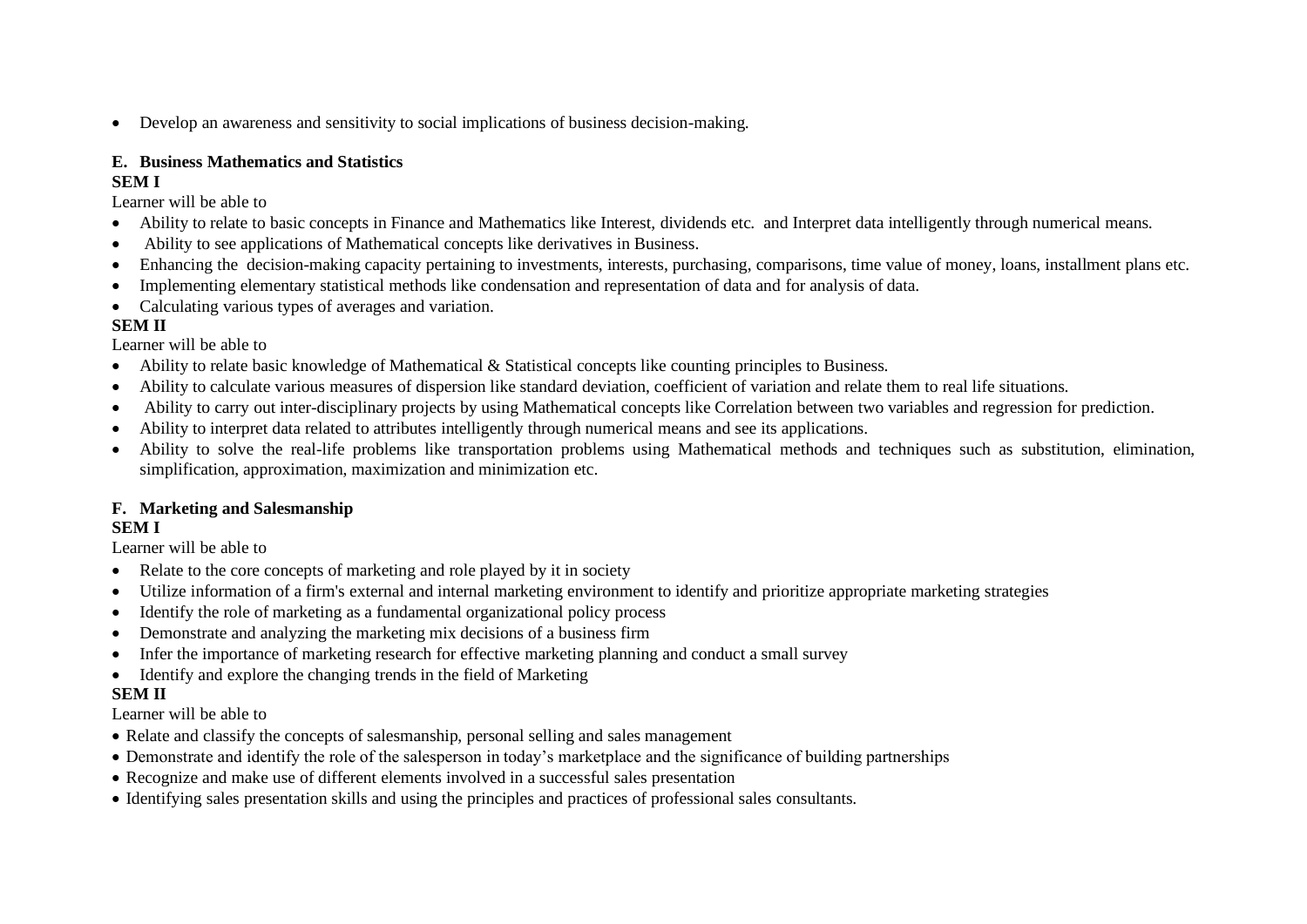• Identify and explore the changing trends in the field of sales management

# **G. Consumer Protection and Business Ethics**

#### **SEM I**

Learner would be able to:

- Describe their role as Consumers and identify how Voluntary Consumer Organisations can help them
- Relate the problems of consumers to their day to day life
- Use the knowledge obtained in developing better Buymanship qualities
- Apply the knowledge of Consumer Protection in obtaining redressal for their grievances

#### **SEM II**

Learner would be able to:

- Relate the significance of ethics and ethical issues faced by the Society
- Identify and analyse the ethical and unethical practices in Production, Finance & HRM
- Relate the unethical practices in marketing  $\&$  demonstrate better Buymanship qualities
- Apply the skills of safeguarding the data  $&$  privacy to their personal life
- Illustrate the role of Whistleblowing & Right to Information in disclosing the unethical practices.

### **Banking and Finance**

#### **SEM I**

Learner will be able to

- Compare and contrast the different types of banks on the basis of their roles and their significance in capital formation
- Recognize the rationale for different operational policies like KYC, nomination, introduction guidelines while opening bank accounts
- Evaluate estate planning in the context of provisions relating to Nomination of bank deposits
- Calculating interest on different types of earning deposits and on loans, essential for budgeting, investment planning and debt management
- Outline the product expansion strategies of the banking industry aimed at consumer orientation

## **SEM II**

- Recognise the significance of Balance Sheet of a Bank to stakeholders to infer financial position through principles of lending and investments
- Evaluate the legal position of different types of bank customers for effective banking operations
- Compare and contrast the distinct negotiable instruments in commercial transactions
- Identify the import of technology in banking for speedy remittances essential for reducing float and enhancing liquidity
- Appreciate sustainability, healthy lending, customer retention and customer safety practices followed by banks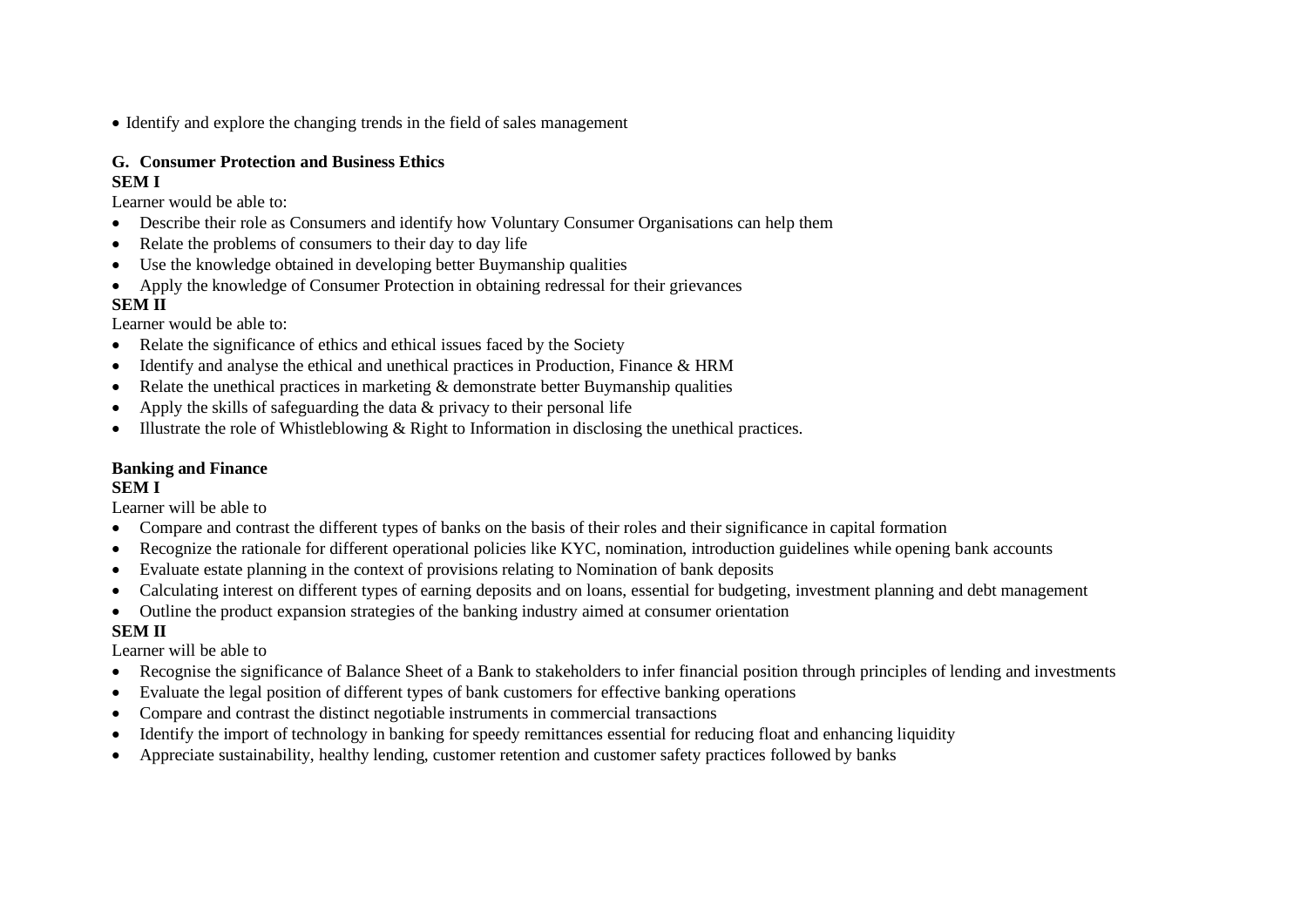#### **H. Business Entrepreneurship SEM I**

Learner will be able to

- Discuss the concept, evolution and growth of Entrepreneurship
- Identify and relate the qualities, functions and the challenges of an Entrepreneur
- Compare the traditional and modern Theories of Entrepreneurship
- Elaborate the importance and impact of developing an Entrepreneurial Mindset

#### **SEM II**

Learner will be able to

- Recognize and describe the concept of Rural Entrepreneurship and its relevance today
- Identify the relationship between Self-Help Groups and women empowerment
- Explain concepts of corporate entrepreneurship and social entrepreneurship and its role in society
- Elaborate the emergence and roles of Online Entrepreneurship

#### **I. Business Administration**

#### **SEM I**

Learner would be able to:

- Identify and explain the concepts of business, its role and responsibilities
- Describe the process of starting a business and give examples of various forms of Business Organisations
- Recognize various elements of Business Environment and analyse how they impact each other
- Demonstrate knowledge acquired in developing sensitivity towards the Society and Environment
- Summarize the methods of Forecasting, techniques of Business Control and components of Database Management.

### **SEM II**

Learner would be able to:

- Describe the factors, importance and measures to boost Productivity
- Analyse the causes and impact of Sick Business Units with recent examples
- Identify and recall the examples of the Global Business Formats
- Relate the concepts of Artificial Intelligence, Machine Learning and Deep Learning
- summaries the role of Artificial Intelligence in gaining competitive advantage

#### **J. Advanced IT**

#### **SEM I**

Learner will be able to

• List different types of operating system, software, viruses and antivirus.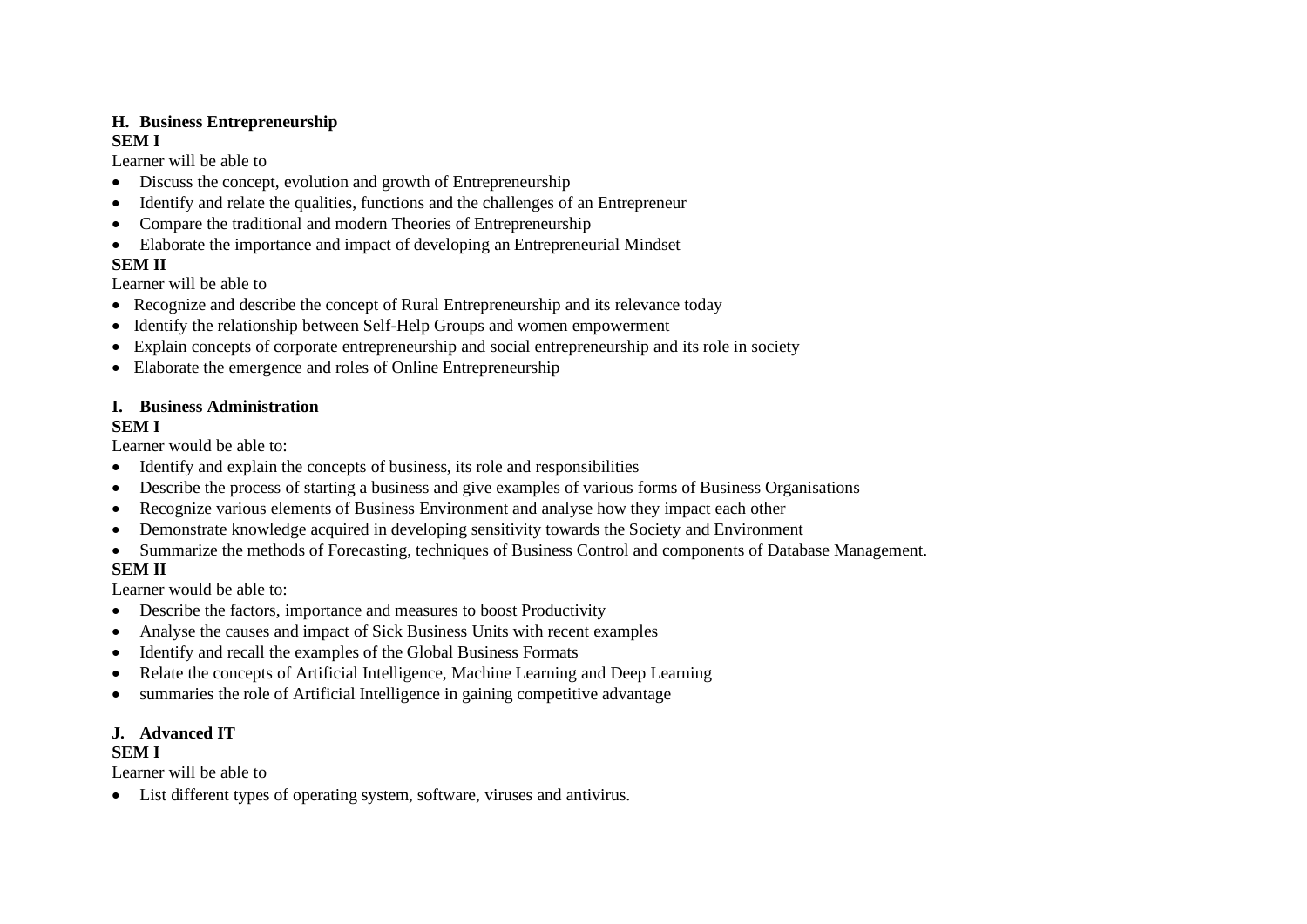- Illustrate the use of MS WORD, MS ACCESS
- Demonstrate knowledge in setting up a computerized subsidiary book using Tally
- Construct financial statements and maintain data in Tally
- Recognize different types of Networks and Computer Applications in Commerce.
- Describe the basic HTML 5 tags and employ the same to construct web page.

#### **SEM II**

#### Learner will be able to

- Demonstrate simple graphics and the use of CSS in HTML.
- Construct webpages and illustrate advanced html tags and input elements.
- Design and demonstrate effective presentations using MS Power point.
- Apply the formulae, graphs, functions in MS EXCEL
- Demonstrate the application of Taxes on business transactions using Tally.
- Explain E-Commerce, M-commerce, EPS system

## **K. Hindi**

### **SEM I**

Learner will be able to

- हिंदी कथा साहित्य के प्रति रूचि निर्माण करना
- महिला कहानीकार उषा प्रियंवदा के कथा साहित्य से परिचित कराना|
- <u>। मध्यकालीन एवं आधुनिक हिंदी कवि तथा उनकी रचनाओं से परिचयां</u>
- प्रयोजनमूलक हिंदी के चयनित प्रमुख क्षेत्रों का ज्ञान अर्जित करना|

## **SEM II**

Learner will be able to

- हिंदी महिला कथा लेखन में चित्रित नारी अस्मिता एवं संघर्ष के विभिन्न पहलुओं का अध्ययन|
- हिंदी कवि तथा उनके काव्यू का रसास्वादन करते हुए आध्यात्मिक मूल्यों का विकास|
- प्रयोजनमूलक हिंदी के चयनित प्रमुख क्षेत्रों के व्यावसायिक स्वरुप का अवलोकन करना|

## **L. Marathi**

## **SEM I**

- <u>विद्यार्थ्यांमध्ये काव्य आकलन व पद्यरचना कौशल्य विकसित झाले.</u>
- विद्यार्थ्यांमध्ये कवितेचे रसग्रहण आणि अभिवाचन ही कौशल्ये विकसित झाली.
- विद्यार्थ्यांना भाषांतराचे कौशल्य प्राप्त झाले.